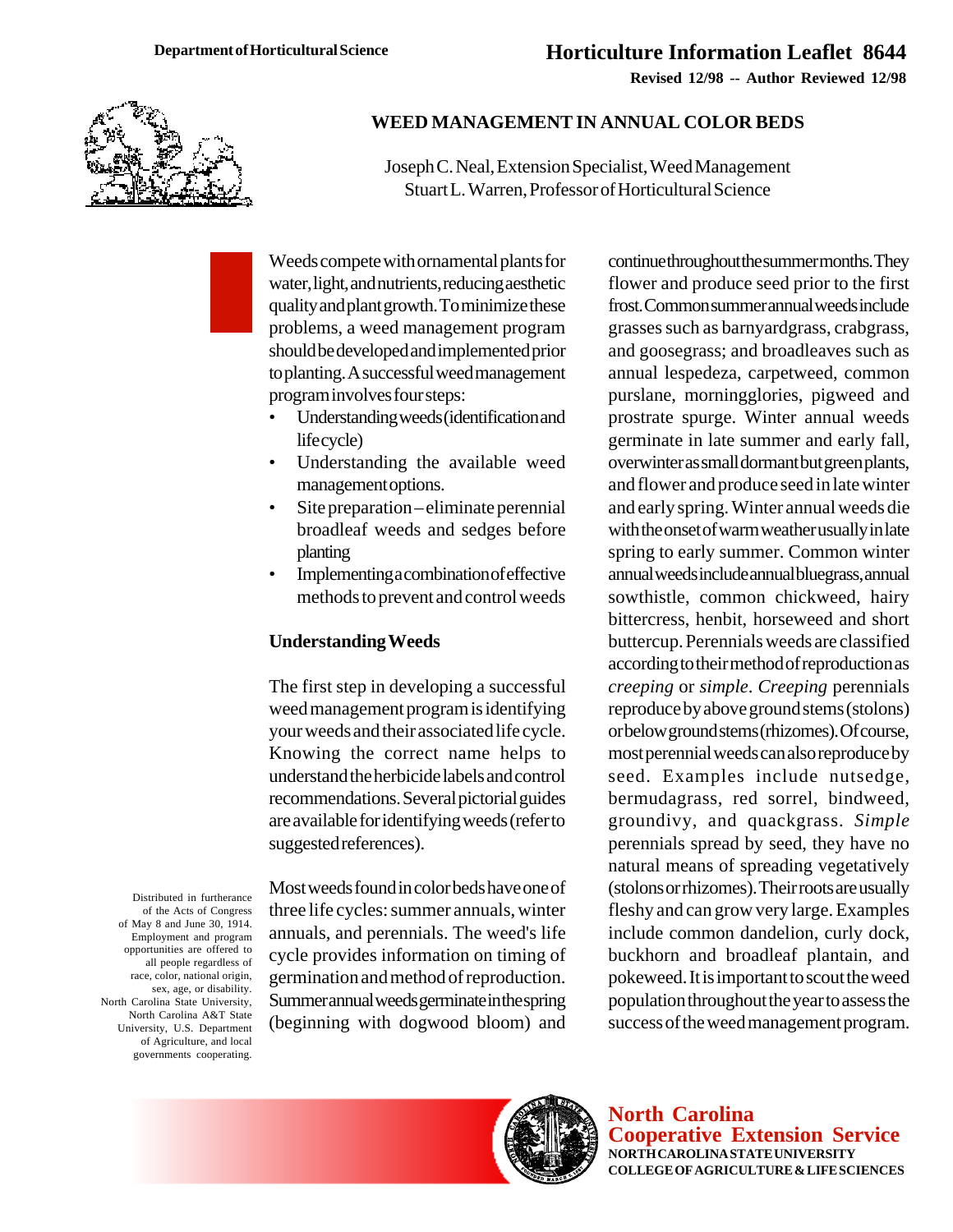# **Methods Available to Prevent and Control Weeds**

The most important weed management tasks are done before planting. Good site preparation includes scouting for perennial weeds and controlling them before planting. Manual or mechanical control of perennial weeds is difficult and costly once the bed is established. There are three options for controlling perennial weeds: cultivation,

fumigation, or systemic postemergence herbicides (Roundup-Pro or Finale). Before planting, Roundup-Pro (sold under many other trade names in the consumer market) and Finale can be used to control annual and perennial weeds, but timing of the application is critical to obtain maximum perennial weed control. Rates and timing of Roundup application to control selected perennial weeds are shown in Table 1.

# **Table 1. Optimum application rates and timing of Roundup-Pro (glyphosate)**

Amount of Roundup-Pro (glyphosate) to obtain 90% or better control of selected weeds one season later.

| Plant(s)                                          | Rate      | <b>Timing</b>                                                    |
|---------------------------------------------------|-----------|------------------------------------------------------------------|
| Perennial grasses (johnsongrass, fescue, etc.) 1% |           | Attime of first flowering                                        |
| Bermudagrass                                      | 2%        | At time of first flowering                                       |
| Quackgrass                                        | 2%        | Early spring, with 6 to 8 inches of new growth;<br>or early fall |
| Blackberry                                        | 1 to 1.5% | Fall and early winter                                            |
| Composites (asters, goldenrod,                    |           |                                                                  |
| dogfennel, etc.)                                  | 1%        | From first flowering to a few weeks before frost                 |
| Honeysuckle                                       | 1 to 1.5% | Full bloom and up to a month after (early summer)                |
| Kudzu                                             | 1.5 to 2% | Full blooom and up to a month after (early summer)               |
| Nutsedge                                          | 2%        | Early summer, repeat treatments as new plants emerge             |
| Poisonivy                                         | 2%        | Two weeks on either side of full bloom (early summer)            |
| Sericea lespedeza                                 | 2%        | Full bloom (midsummer)                                           |
| Trumpetcreeper (cow-itch vine)                    | 1.5%      | Late summer to mid-fall before frost                             |

*Our data suggest that the following plants can be controlled with Roundup-Pro, although the manufacturer does not claim effectiveness on the produce label.*

| <b>Clematisvine</b>     | 1%           | After bloom until frost                         |
|-------------------------|--------------|-------------------------------------------------|
| Englishivy              | 2 or 3%      | 3 to 5 fully expanded new leaves (early spring) |
| Greenbrier              | 3%           | 5 fully expanded leaves (early spring)          |
| Japanese knotweed       | 2%           | Late summer to early fall but before frost      |
| Mugwort                 | 1.5 to $2\%$ | Full flower (late summer to early fall)         |
| Passion flower (maypop) | 1%           | Early bloom to first fruit                      |
| Virginiacreeper         | 1%           | Late summer or first sign of fall color         |
| Wisteria                | 1.5 to 2%    | 6 to 8 weeks after bloom (mid- to late summer)  |

*In general, the application times given above have been more effective than applications made at other times of the year.*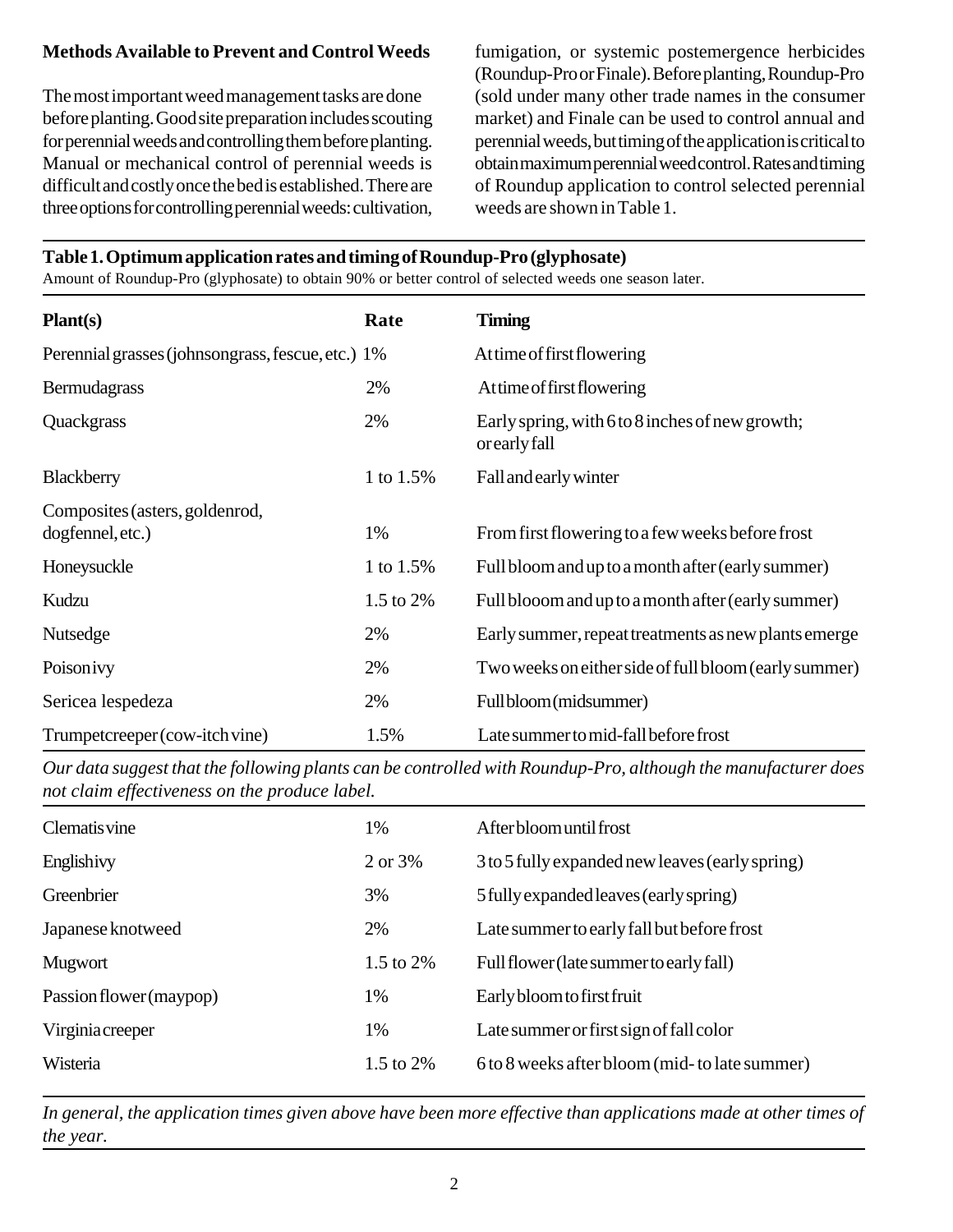If the site is heavily infested with perennial broadleaf weeds or sedges, soil fumigation should be considered. Because fumigation kills by using toxic chemicals, it is important that care be given to each stage of the fumigation process to ensure the safety of the fumigator and the effectiveness of the treatment. Regardless of the fumigant used, soil preparation is the key to successful sterilization. Soil should be cultivated to a depth of 6 to 8 inches 7 to 10 days before and immediately before fumigation. Tillers are excellent for this purpose. At treatment time, the soil should be free of clods and fresh organic debris, moist enough for seed germination, and have a temperature greater than 55°F at the 6-inch depth. Fall is an excellent time to fumigate since soils are warm and proper moisture levels are easier to attain. Since most fumigants are inactivated by high levels of undecomposed organic material (such as leaves or grass), organic debris should be removed or allowed to decompose before fumigation. If the soil is not moist, properly prepared and free of fresh organic matter, there may be weeds that the fumigant will not kill. While the soil should be moist, wet soils are not sufficiently aerated to allow free movement of the fumigant within the soil and will result in poor control.

Three commonly used fumigants are metham, dazomet, and methyl bromide. Metham (Vapam) is a liquid while dazomet (Basamid) is in granular form; however, the active ingredient in both Vapam and Basamid is methyisothiocyanate (commonly referred to as MIT) which is released as a gas after the material is applied to the soil. Since Vapam is a liquid, it may be easiest to use on small areas as a liquid drench. For best results, cultivate the soil thoroughly and irrigate before applying metham at a rate of 1 pint in enough water to uniformly cover 50 ft<sup>2</sup> of surface area. After application, irrigate the soil with sufficient water to saturate the surface. To increase effectiveness, cover the area with plastic sheeting. Cultivate the treated area 7 days after application to a depth of 2 inches. Do not plant until 14 to 20 days after treatment. If the soil is cold and wet you will have to wait longer. Always refer to product label for details and precautions.

Since dazomet (Basamid) is a granular material, it is easy to apply with a spreader. After application it should be rototilled into the soil then irrigated thoroughly. For maximum effectiveness, cover with a plastic sheet or tarp. However, plastic sheeting is not mandatory, irrigation or rolling to seal the surface can be used in place of plastic sheeting. If plastic sheeting is not used the soil surface

should be kept moist for several days to slow the loss of methylisthiocyanate from the soil. Seven days after fumigation, cultivate the treated area to a depth of 2 inches. Do not till any deeper than 2 to 3 inches to prevent weed seeds and other pests from being moved into the previously treated soil. Do not plant until 14 to 20 days after treatment. If the soil is cold and wet you will have to wait longer. Refer to product label for details and precautions.

Methyl bromide is a pressurized liquid and becomes a gas when released. Since methyl bromide is highly volatile, the treated area must be covered with plastic and seal all edges with soil *before* treatment. Remove the plastic tarp 24 hours *after* fumigation. Cultivate the treated area to a depth of 2 inches (*no deeper*) to accelerate the aeration of the soil. Do not plant until 7 to 10 days after the tarp has been removed. If the soil is cold and wet you will have to wait longer. This product is *very toxic* and should be used only by professional applicators. Refer to product label for details and precautions. Methyl bromide will not available after 2001.

Your County Cooperative Extension Agent is a good source of advice concerning which technique would be best for you. If you have never fumigated soil before, have an experienced pesticide applicator help the first time you fumigate. Fumigants are highly toxic chemicals that must be handled properly to be both safe and effective.

After fumigating the site, avoid reintroduction of weeds. Clean equipment such as tillers or tractors before using them in the area. Do not add top soil (unless it too has been fumigated). Use only "clean" composts. Control creeping perennial weeds in the surrounding beds and turf.

# **Mulch**

An essential part of a weed management program is use of an organic or inorganic mulch. A 3- to 4-inch mulch will suppress weed seed germination and growth, and will provide adequate control of most annual weeds. Mulches control weeds by depriving them of light. Organic mulches e.g., pine needles, pine bark, hardwood bark, leaf mold (old leaves), etc. or inorganic mulches e.g., gravel, stones, etc., may be used. Organic mulches must be periodically replenished to maintain the 2- to 4-inch depth for suppression of weed seed germination. When mulches are too fine, too thick, or begin to decompose, they stay wet between rains, allowing weeds to germinate and grow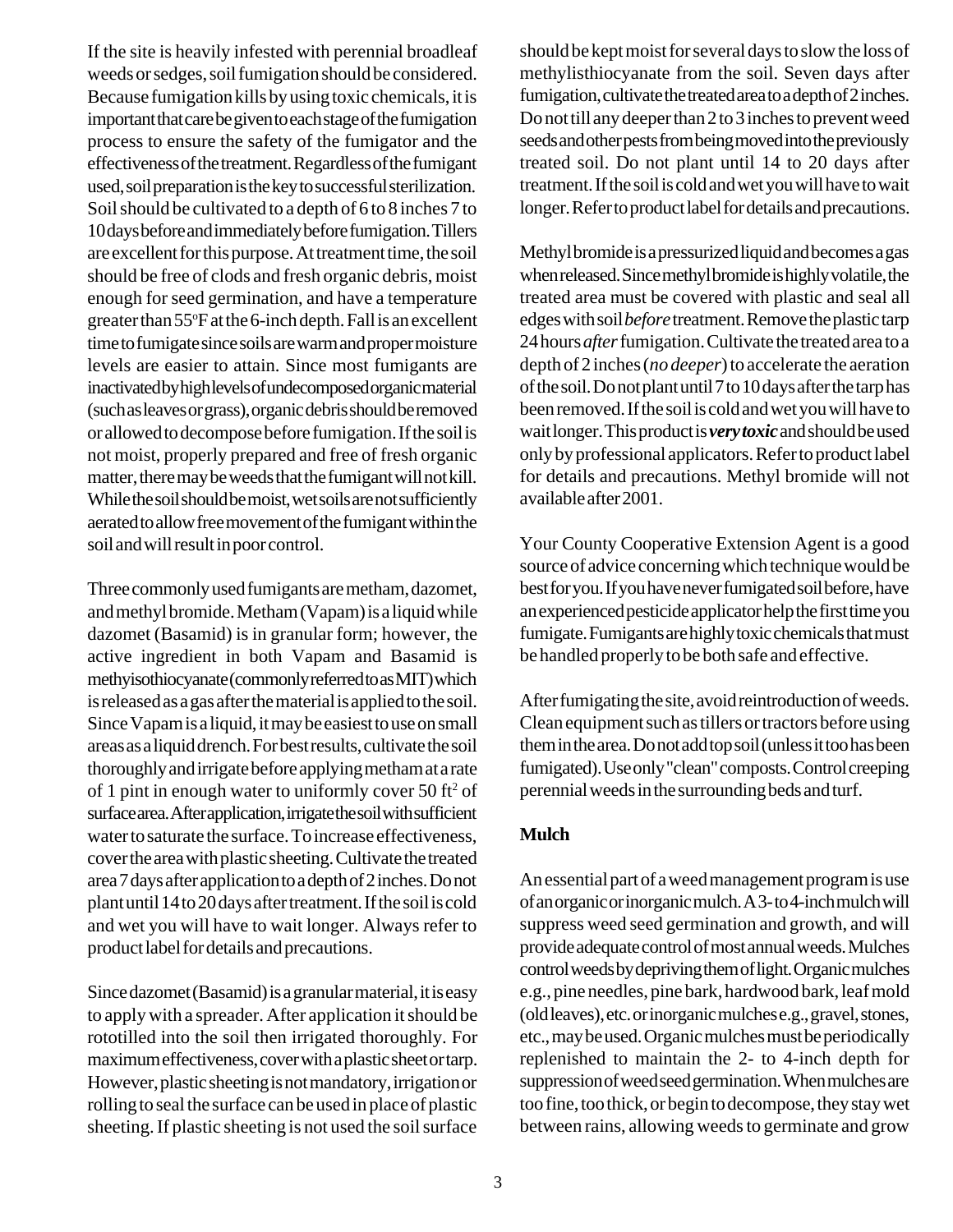directly in the mulch. Therefore, for weed control, a mulch which is coarse-textured with a low water-holding capacity is preferred. In addition, escaped weeds in the bed and weeds in the surrounding areas should not be allowed to produce seeds which can be blown into the flower bed. Mulches are not effective in controlling perennial weeds such as quackgrass, bermudagrass, nutsedge, and mugwort. Mulches must allow free passage of water and air since both are essential for healthy, aesthetic plants. While black plastic will prevent weed seed germination, it also prohibits free passage of water and air and should not be used.

# **Cultural Control**

Weeds occupy open spaces. Designing the color bed to utilize all the bed space will increase competition and reduce the sunlight reaching the soil surface which will decrease the weed population. Proper soil conditioning and amendments, in concert with quality plant selection and maintenance will minimize seedling weed emergence later in the season.

#### **Mechanical Control**

In many situations, herbicides cannot be used or are not effective in controlling all the weeds. In these situations, cultivation and hand pulling are often the only available options. Either should be done on young weeds, before they compete with bedding plants and before they set seed. Cultivation works well on small annual weeds; perennials will often regrow from the roots even if the top is removed. Also, remember cultivation can stimulate successive flushes of germinating weeds by bringing new weed seeds near the soil surface. You will need to check for emerging weeds on a 2- to 3-week cycle if you are routinely cultivating.

Hand pulling is also an essential part of any weed management program. No weed management program will control all weeds. Weeds which escape the management program need to be removed before they produce seeds.

If preemergence herbicides have been applied and activated, they should be left undisturbed to be effective. Cultivation disrupts the herbicide barrier and lessens the effectiveness of the herbicide. Therefore, cultivation should be shallow and used sparingly if a preemergence herbicide has been applied.

#### **Preemergence Herbicides**

Preemergence herbicides are applied before weeds emerge and provide residual control of weed seedlings. As with any other tool, each herbicide has unique characteristics which should be considered when planning a weed management program. The following characteristics are important in utilizing preemergence herbicides:

- Rate of application
- Residual activity (Length of time the herbicide will provide effective weed control)
- Activation [For maximum effectiveness, each herbicide needs to be watered ( $\frac{1}{2}$  inch irrigation or rain) into the soil surface within a specified number of days.]
- Mechanism of action (How the herbicide kills weeds.)
- Weed control spectrum (Which weeds the herbicide will and will not control.)
- Potential losses (leaching, volatility).

Refer to Table 2 for information on preemergent herbicides labeled for use in bedding plants.

Since preemergence herbicides will not control emerged weeds, they should be applied before weeds germinate or all existing weeds must be killed prior to herbicide application. With annual flower beds, preemergence herbicides should be applied after transplanting to weedfree soil and irrigated. Frequency of herbicide application will depend upon the herbicide's residual. Residual weed control will increase with increasing herbicide application rate; and decrease with increasing amounts of rainfall or irrigation, soil temperature, and organic matter. The proper herbicide for each situation will be dictated by the plant species located in the bed, weed species, and future use.

*(continued on the next page)*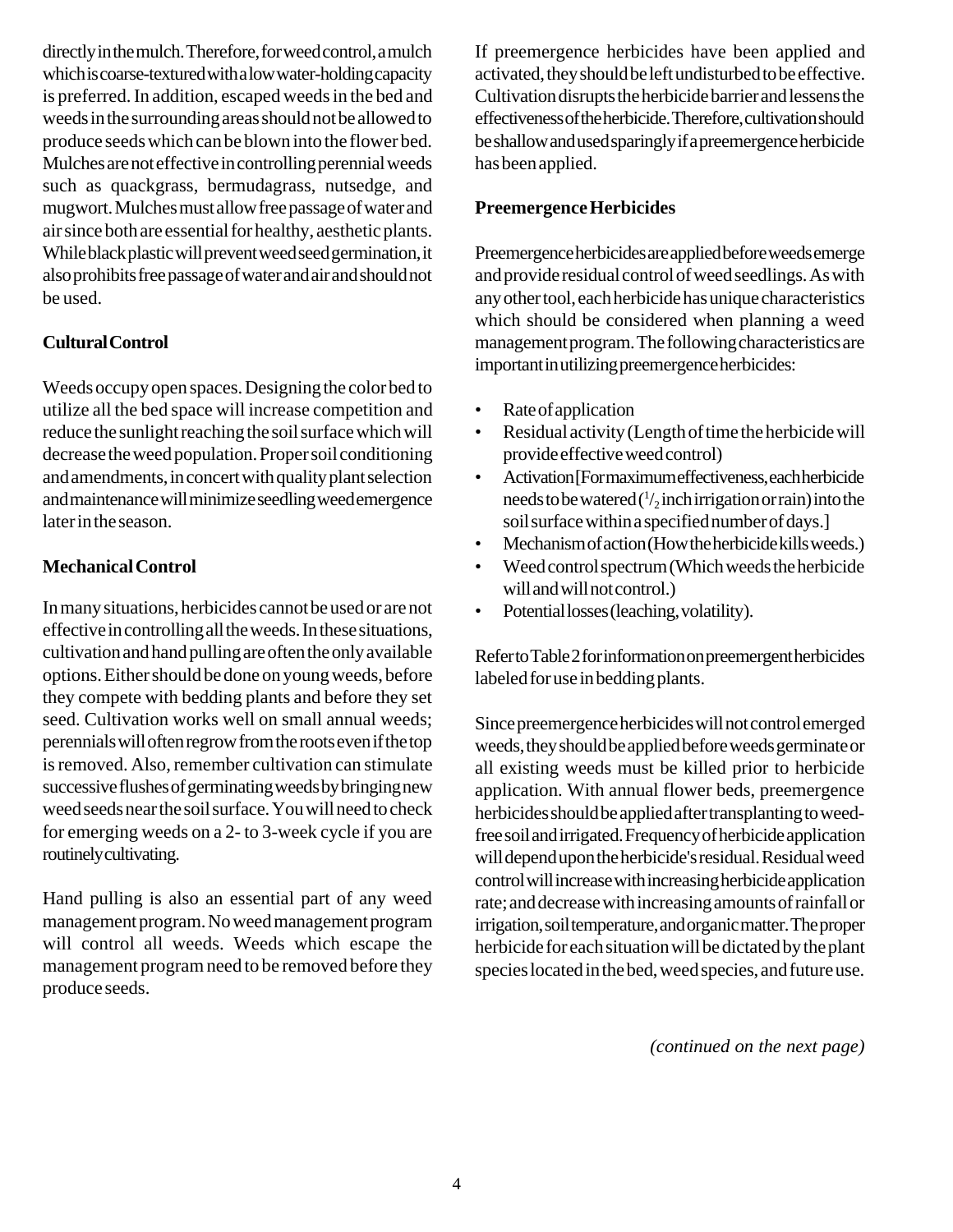# **Table 2. Preemergence Herbicides Registered for Use in Color Beds**

#### **Table Legend:**

**R** = Registered for this species. Can be applied over the top. **I** = Registered, but research indicates that injury can occur. **R\*** = Registered for some species; check label for details. **No Entry** indicates the herbicide is not labeled for use on that species.

| <b>Common</b><br><b>Name</b> | <b>Genus</b>                                                                                                | <b>Betasan</b> | Devrinol    | Factor | Pendulum       | Pennant     | PrePair | Ronstar <sub>G</sub> | Surflan        | Treflan/Preen | $\mathbf{N}$ |
|------------------------------|-------------------------------------------------------------------------------------------------------------|----------------|-------------|--------|----------------|-------------|---------|----------------------|----------------|---------------|--------------|
| Ageratum                     | Ageratum                                                                                                    |                | $\mathbf R$ |        | $R^*$          | $\mathbf R$ |         |                      |                | $\mathbf R$   |              |
| <b>Balsam</b>                | <b>Impatiens</b>                                                                                            |                |             |        |                | $\mathbf R$ |         |                      |                | $\mathbf R$   |              |
| Begonia, fibrous             | Begonia                                                                                                     |                |             |        | ${\bf R}$      |             |         |                      |                |               |              |
| Cabbage,<br>ornamental       | <b>Brassica</b>                                                                                             |                |             |        | $R^*$          |             |         | $\mathsf{R}^*$       |                |               |              |
| Cockscomb                    | Celosia                                                                                                     |                |             |        | $R^*$          |             |         |                      |                |               |              |
| Coleus                       | Coleus                                                                                                      |                |             |        |                |             |         |                      |                |               |              |
| Cosmos                       | Cosmos                                                                                                      |                |             |        |                |             |         |                      |                | $\mathbf R$   |              |
| Dusty miller                 | Senecio                                                                                                     |                |             |        | $R^*$          | $R^*$       |         |                      |                | $\mathbf R$   |              |
| Geranium                     | Pelargonium                                                                                                 |                | $\mathbf R$ |        | $R^*$          | $\mathbf R$ | $R^*$   |                      | $R^*$          |               | $R^*$        |
| Gerbera daisy                | Gerbera                                                                                                     |                |             |        |                |             |         |                      |                |               |              |
| Impatiens                    | <b>Impatiens</b>                                                                                            |                |             |        |                | $\bf I$     |         |                      | $R^*$          | $\mathbb{R}$  | $R^*$        |
| Kale,<br>ornamental          | <b>Brassis</b>                                                                                              |                |             |        | $\mathbf R$    |             |         | $\mathsf{R}^*$       |                |               |              |
| Lantana                      | Lantana                                                                                                     |                | $\mathbf R$ |        | $\mathbf R$    |             | $R^*$   | $R^*$                |                |               |              |
| Marigold                     | <b>Tagetes</b>                                                                                              | $\mathbf R$    |             |        | $\mathsf{R}^*$ | $\mathbf I$ |         |                      | $\mathbf R$    | $\mathbb{R}$  | ${\bf R}$    |
| Moss-rose                    | Portulaca                                                                                                   |                |             |        | $\mathbf R$    |             |         |                      | $R^*$          | $\mathbf R$   | ${\bf R}$    |
| Nasturtium                   | Nasturtium                                                                                                  |                |             |        |                |             |         |                      |                | $\mathbb{R}$  |              |
| Nicotiana                    | Nicotiana                                                                                                   |                |             |        |                |             |         |                      |                | $\mathbf R$   |              |
| Pansy                        | Viola                                                                                                       | $\mathbf R$    |             |        | ${\bf R}$      | ${\bf R}$   |         |                      | $\mathbf{R}^*$ |               | $R^*$        |
| Pepper,<br>ornamental        | Capsicum                                                                                                    |                |             |        |                |             |         |                      |                |               |              |
| Periwinkle                   | Catharanthus                                                                                                | ${\bf R}$      |             |        | $R^*$          |             |         |                      |                | $\mathbf R$   |              |
| Petunia                      | Petunia                                                                                                     |                | $\mathbf R$ |        | ${\bf R}$      | $\mathbf R$ |         |                      | ${\bf R}$      | $\mathbf R$   | ${\bf R}$    |
| Salvia                       | Salvia                                                                                                      |                |             |        | $\mathbf R$    |             |         |                      | $\mathbf R$    | $\mathbf R$   | $\mathbf R$  |
| Snapdragon                   | Antirrhinum                                                                                                 |                |             |        | $\mathbf R$    | $\mathbf R$ |         |                      | $\mathbb{R}$   | $\mathbf R$   | $\mathbf R$  |
| Strawflower                  | Helichrysum                                                                                                 |                |             |        |                |             |         |                      |                |               |              |
| Sunflower                    | Helianthus                                                                                                  |                |             |        |                |             |         |                      |                | $\mathbf R$   |              |
| Sweet alyssum                | Lobularia                                                                                                   | ${\bf R}$      |             |        |                |             |         |                      |                | $\mathbf R$   |              |
| Sweet William                | Dianthus                                                                                                    |                |             |        | $\mathbf R$    | $\mathbf R$ |         |                      | $\mathbf R$    | $\mathbf R$   | ${\bf R}$    |
| Verbena                      | Verbena                                                                                                     |                |             |        | $R^*$          |             |         |                      |                | $\mathbf R$   |              |
| Zinnia                       | Zinnia<br>Updated May 1998. Human errors can occur and labels change. Check the herbicide label before use. | $\mathbf R$    | $\mathbf R$ |        |                | L           |         |                      | $\mathbf R$    | $\mathbf R$   | $\mathbf R$  |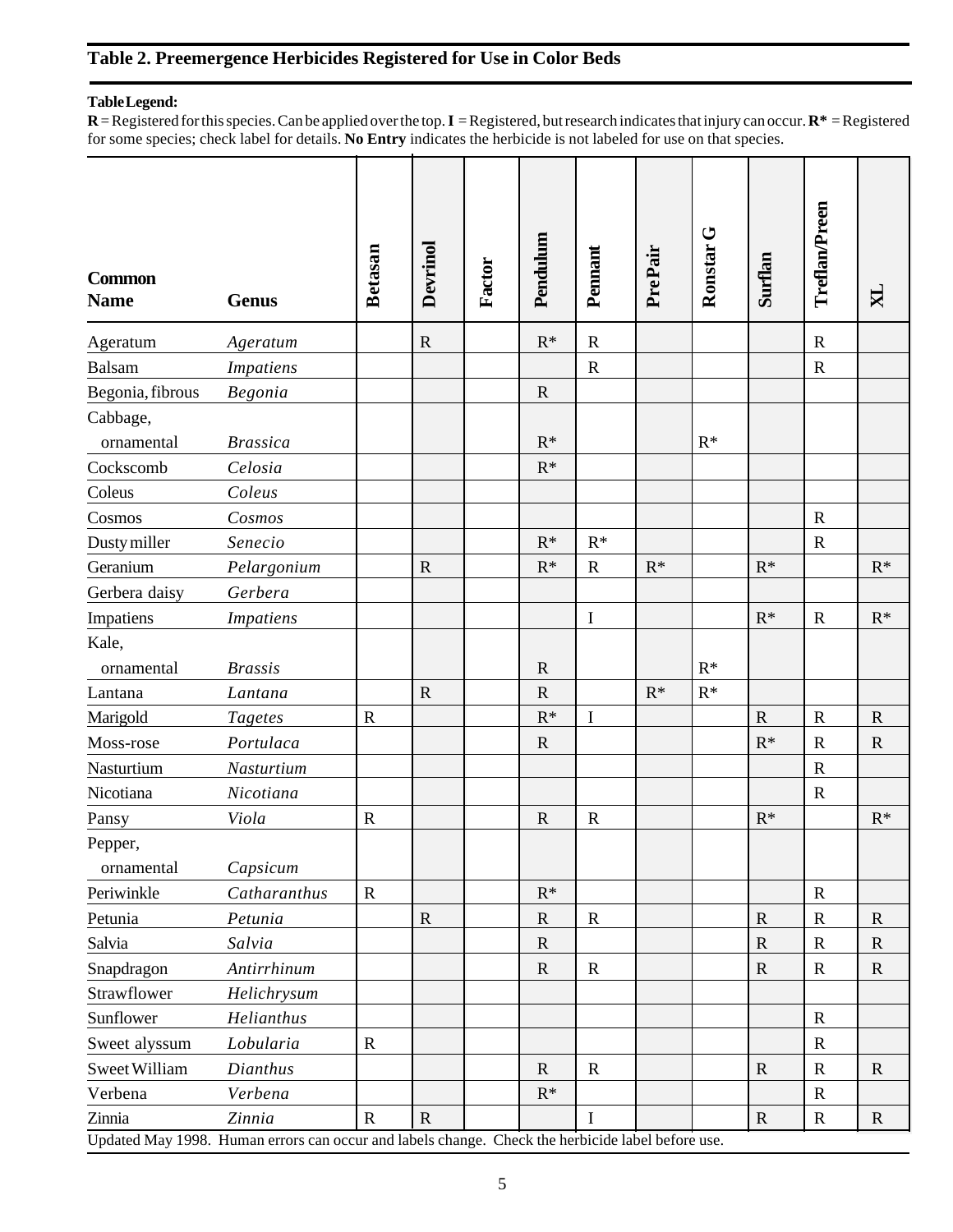# **Postemergence Herbicide Characteristics**

Postemergence herbicides are applied to weeds after they have emerged. Characteristics of postemergence herbicides that should be considered before selection and use are:

- Systemic versus contact
- Selective versus non-selective
- Timing

Postemergence herbicides can be classified as systemic or contact, and selective or non-selective. Systemic herbicides such as Roundup-Pro and Finale are absorbed and move through the plant. These are useful for controlling perennial weeds. For best control, the weeds must be actively growing so the herbicides can move throughout the plant. Contact herbicides such as Reward and Scythe kill only the portion of the plant that is actually contacted by the herbicide. Contact-type herbicides control small annual weeds but only burn-back perennial or large annual weeds. Thus, good spray coverage is important.

Selective herbicides only kill specific plants. The only selective herbicides recommended for use in bedding plants are the postemergence, grass control herbicides, Vantage, Fusilade II, Acclaim and Envoy. These herbicides only kill grasses while broadleaves are unharmed. Check the labels for each herbicide for labeled bedding plants, susceptible weeds and special precautions. For example: Envoy controls annual bluegrass, whereas the other products do not. Acclaim will control crabgrass and other annual grasses but will not control most perennial grasses. For perennial grass control Fusilade II, Vantage or Envoy are preferred. Generally, these herbicides may be applied directly over the top of bedding plants, but some injury may occur to certain species or cultivars. Table 3 lists herbicides labeled for commonly grown bedding plants, but always check the label for precautions. Additionally, careful attention to application uniformity and dose are needed because over-dosing plants (or too high a concentration of spray adjuvant) can result in damage to bedding plants.

Non-selective postemergence herbicides such as Roundup-Pro, Finale, Reward and Scythe have the potential to kill or injure any plant that it contacts. However, they may be used as spot sprays avoiding contact with desirable vegetation. If tall weeds emerge in beds, and hand weeding is not feasible, it is also possible to wipe them with Roundup-Pro (about a 33% solution). Of course care must be taken to avoid Roundup-Pro contact with the bedding plants.

Following these 7 rules will help ensure that you get maximum effectiveness from postemergence herbicides.

- 1. Apply the correct dose
- 2. Multiple applications are may be required to control perennial weeds
- 3. Use the type and amount of surfactant specified on the label, if needed
- 4. Apply when air temperature and humidity are favorable
- 5. Treat weed at proper growth stage
- 6. Avoid mowing 3 or 4 days before and after herbicide application
- 7. Allow plenty of drying time (check the label for specified times)

It is important to develop a weed management strategy that encompasses all 12 months of the year and utilizes all available options. These include preventative measures such as organic and inorganic mulches, preemergence herbicides, and sanitary practices that prevent weed seeds and vegetative parts from spreading. Weed management in color beds can be accomplished with mulch, preemergence herbicides and/or hand weeding, if perennial weeds are controlled before planting.

**NOTE**: Always use pesticides according to directions on the label. Use of trade names does not imply endorsement by the N.C. Cooperative Extension Service or the N.C Agricultural Research Service of the products named nor criticism of similar products not mentioned.

*(continued on the next page)*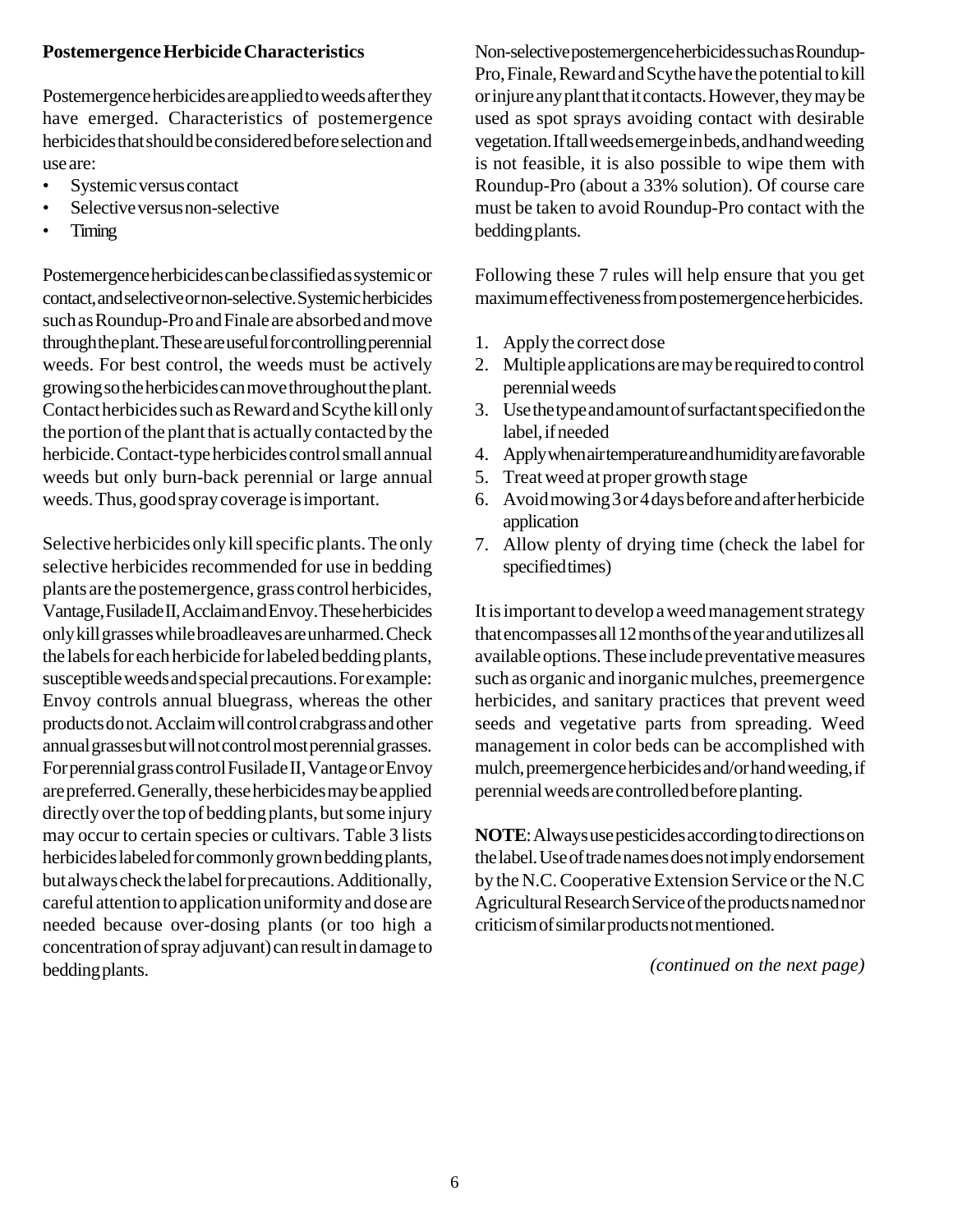# **Table 3. Postemergence herbicides registered for use on bedding plants.**

#### **Table Legend:**

**OT** = Registered for over-the-top application. **D** = Registered for directed application only. **I** = Registered, but research indicates injury.  $P =$  Label *prohibits* use on this species.  $O^*$ ,  $D^* =$  Registered for some species. Check the label.

| <b>Common</b><br><b>Name</b>                                                                      | <b>Genus</b>     | <b>Acclaim Extra</b> | Envoy     | <b>Fusilade II*</b> | Vantage   |  |
|---------------------------------------------------------------------------------------------------|------------------|----------------------|-----------|---------------------|-----------|--|
| Ageratum                                                                                          | Ageratum         |                      | <b>OT</b> | <b>OT</b>           |           |  |
| <b>Balsam</b>                                                                                     | <b>Impatiens</b> |                      | <b>OT</b> |                     | <b>OT</b> |  |
| Begonia, fibrous                                                                                  | Begonia          | <b>OT</b>            |           | $O^*$ , $D^*$       | $O^*$     |  |
| Cabbage, ornamental                                                                               | <b>Brassica</b>  |                      |           |                     |           |  |
| Carnation                                                                                         | Dianthus         |                      |           | $O^*$               |           |  |
| Cockscomb                                                                                         | Celosia          |                      |           |                     | $O^*$     |  |
| Coleus                                                                                            | Coleus           | <b>OT</b>            | <b>OT</b> | $O^*$               | $O^*$     |  |
| Cosmos                                                                                            | Cosmos           | <b>OT</b>            |           |                     |           |  |
| Dusty miller                                                                                      | Senecio          |                      |           |                     | $O^*$     |  |
| Fountain grass, red                                                                               | Pennisetum       |                      |           | $O^*$               | <b>OT</b> |  |
| Geranium                                                                                          | Pelargonium      | <b>OT</b>            | $O^*$     | $O^*$               | $O^*$     |  |
| Gerbera daisy                                                                                     | Gerbera          |                      |           |                     | $O^*$     |  |
| Impatiens                                                                                         | <b>Impatiens</b> |                      |           |                     | <b>OT</b> |  |
| Kale, ornamental                                                                                  | <b>Brassica</b>  |                      |           |                     |           |  |
| Lantana                                                                                           | Lantana          |                      | <b>OT</b> | $O^*$ , $D^*$       | $O^*$     |  |
| Lobelia                                                                                           | Lobelia          | <b>OT</b>            |           |                     | $O^*$     |  |
| Marigold                                                                                          | <b>Tagetes</b>   |                      | <b>OT</b> | <b>OT</b>           | <b>OT</b> |  |
| Morningglory                                                                                      | Ipomoea          |                      |           | $O^*$               |           |  |
| Moss-rose                                                                                         | Portulaca        |                      | <b>OT</b> | $O^*$               | $O^*$     |  |
| Nasturtium                                                                                        | Nasturtium       |                      |           |                     |           |  |
| Nicotiana                                                                                         | Nicotiana        |                      | $O*$      |                     | <b>OT</b> |  |
| Pansy                                                                                             | Viola            |                      | <b>OT</b> |                     | $O^*$     |  |
| Pepper, ornamental                                                                                | Capsicum         |                      |           |                     | <b>OT</b> |  |
| Periwinkle                                                                                        | Catharanthus     |                      | <b>OT</b> |                     | $O^*$     |  |
| Petunia                                                                                           | Petunia          | <b>OT</b>            | <b>OT</b> | <b>OT</b>           | <b>OT</b> |  |
| Salvia                                                                                            | Salvia           | $\mathbf{P}$         | <b>OT</b> | $O^*$               |           |  |
| Snapdragon                                                                                        | Antirrhinum      | <b>OT</b>            | <b>OT</b> | OT                  | <b>OT</b> |  |
| Strawflower                                                                                       | Helichrysum      |                      |           |                     |           |  |
| Sunflower                                                                                         | Helianthus       |                      |           |                     |           |  |
| Sweet William                                                                                     | Dianthus         | <b>OT</b>            | <b>OT</b> | <b>OT</b>           | <b>OT</b> |  |
| Verbena                                                                                           | Verbena          |                      | $O^*$     |                     | <b>OT</b> |  |
| Zinnia                                                                                            | Zinnia           | <b>OT</b>            | $O^*$     | <b>OT</b>           | $O^*$     |  |
| Updated May 1998. Human errors can occur and labels change. Check the herbicide label before use. |                  |                      |           |                     |           |  |